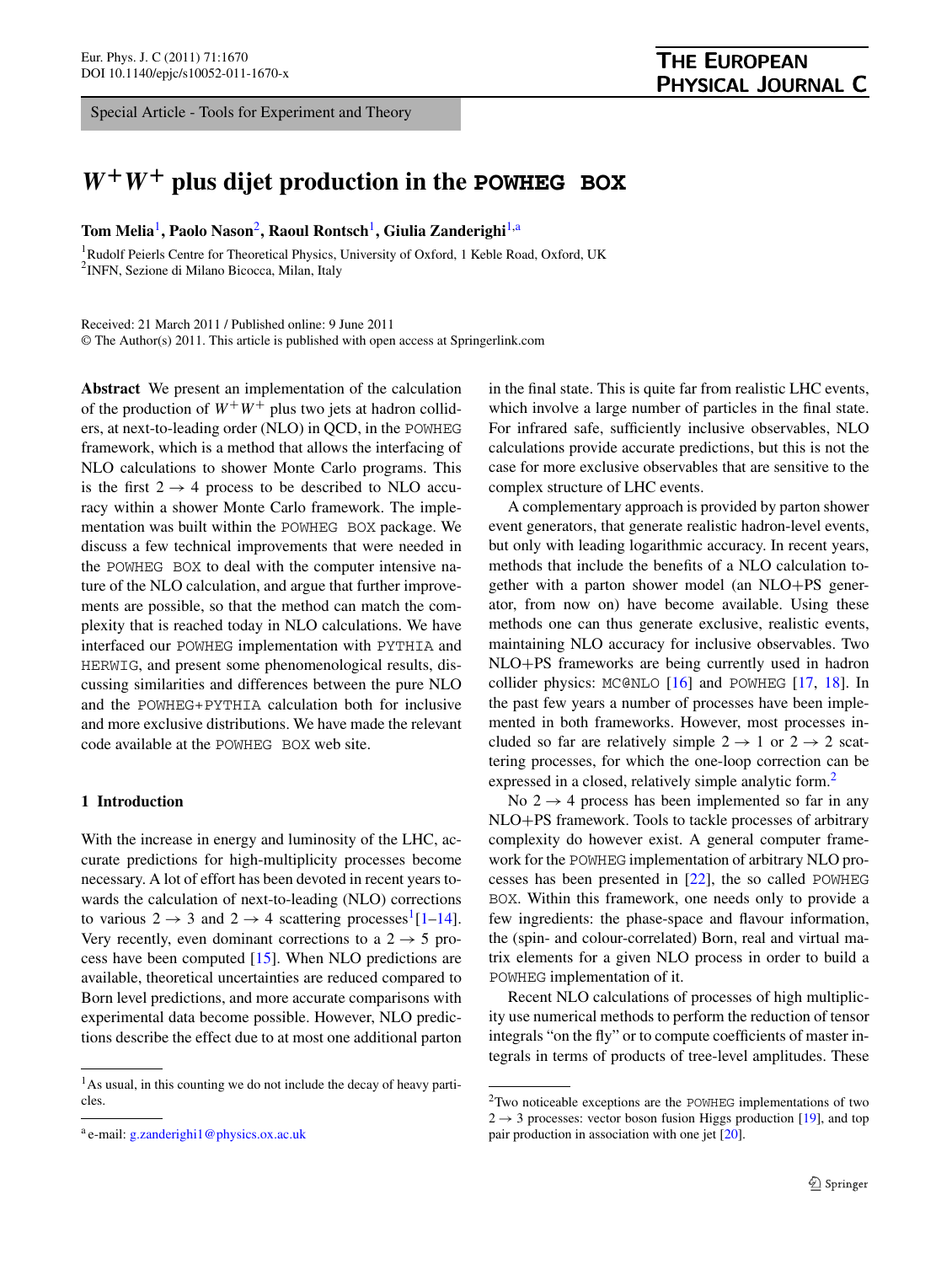methods allow the computation of the virtual corrections to very complex processes. On the other hand, these calculations become quite computer intensive. The computation of real radiation corrections also requires a considerable CPU time, since one needs to integrate over a phase space of high dimension. For instance, if *n* on shell particles are produced at Born level, the real radiation term involves an integration over  $3n + 1$  variables.

In this paper we present a POWHEG BOX implementation of the QCD production of  $W^+W^+ + 2$  jets, including the leptonic decay of the *W* bosons with spin correlations. This is the first time that a  $2 \rightarrow 4$  process has been implemented in an NLO+PS framework. NLO QCD corrections to  $W^+W^+$  production have been computed recently using *D*-dimensional unitarity [\[13](#page-9-8)]. The production of a  $W^+W^+$ pair in hadronic collisions requires the presence of two jets in the final state. Thus, in spite of the presence of the these jets, there are no collinear or soft divergences at the Born level. As such, the process presents no complications due to the need of a generation cut [[24\]](#page-9-9). However, since the NLO calculation is computer intensive, a number of technical issues arise in POWHEG that are not present for simpler processes. We discuss some of these issues in the present work, and find acceptable solutions for some of them. We also show that further efficiency improvements are possible, thus paving the road for the matching of NLO calculations and parton showers for yet more complex processes.

We consider in this work only the QCD production mechanism of the  $W^+W^+ + 2$  jets final state, i.e. the process involving one gluon exchange and the direct emission of the  $W^+$  pair from quark lines (see Fig. [1a](#page-1-0)). A different production mechanism is given by the electroweak (EW) scattering process, where a colourless vector boson is exchanged in the *t*-channel (see Fig. [1b](#page-1-0)). This second mechanism, although of higher order in the electroweak coupling constant, is only moderately smaller than the QCD one. We leave the POWHEG implementation of the EW production process, for which NLO QCD corrections are also known [\[23](#page-9-10)], to a future publication.

The  $W^+W^+ + 2$  jets process has a considerable phenomenological interest. It's LHC cross section, including the branching ratios to electrons and muons, is around 6 fb at 7 TeV and 20 fb at 14 TeV. It has a distinct signature of two same-sign leptons, missing energy and two jets. It therefore

<span id="page-1-0"></span>

**Fig. 1** Sample diagrams for (**a**) QCD and (**b**) electroweak production mechanisms of  $W^+W^+$  plus dijet production

constitutes an important background to studies of doubleparton scattering  $[25-27]$  $[25-27]$  $[25-27]$ , as well as to new physics signatures that involve two same-sign leptons, such as R-parity violating SUSY models [[28\]](#page-9-13), various models that lead to same sign top quark pair production (e.g. [\[29](#page-9-14), [30\]](#page-9-15)) or double charged Higgs production [\[31](#page-9-16)]. This work will make it possible to have a more reliable generator of this SM background in those physics studies, that currently use only LO (Leading Order) shower Monte Carlo programs.

<span id="page-1-1"></span>The remainder of this paper is organized as follows. In Sect. [2](#page-1-1) we discuss the process under study. In Sect. [3](#page-2-0) we present a few technical issues related to the implementation of the process in the POWHEG BOX [[22\]](#page-9-5) (more details are given in [Appendix\)](#page-8-1). In Sect. [4](#page-4-0) we present physical results for some kinematic distributions. We pay particular attention to where NLO results differ mostly from the POWHEG ones. We draw our conclusions and outlook in Sect. [5](#page-7-0).

## 2  $W^+W^+$  plus dijet production

The process  $W^+W^+ + 2$  jets has been computed at NLO in [\[13](#page-9-8)], and we fully use those results here. In this section we recall a few aspects of the calculation and refer the reader to [\[13](#page-9-8)] for all other details.

For the one-loop calculation one expresses one-loop amplitudes as a linear combination of master integrals and uses *D*-dimensional unitarity to compute the coefficients of the master integrals in this decomposition of the amplitude. The coefficients are then given by products of tree-level amplitudes evaluated in higher dimensions and involving complex momenta. These tree-level helicity amplitudes are evaluated using recursive Berends-Giele relations [\[32](#page-9-17)]. This is the most natural choice since recursion relations can be easily used to compute amplitudes involving complex momenta in an arbitrary dimension. The master integrals are evaluated using the package QCDloop [\[21](#page-9-18)].

The ingredients needed to implement a new process in the POWHEG BOX are then [\[22](#page-9-5)]

- The list of the flavour structures in the Born and real processes for incoming and outgoing particles. Only one flavour structure must appear for each class of flavour structures that are equivalent up to a permutation of final state particles. In the present case we have 20 flavour structures for the Born and 36 for the real radiation contributions.
- The Born phase space. In our case the Born phase space involves an integration over 16 variables (of which one azimuthal angle is irrelevant).
- The Born, real and virtual squared matrix elements. Furthermore, one needs the Born colour and spin-correlated amplitudes. The last one arises only if there are gluons as external particles, which is not the case in our process.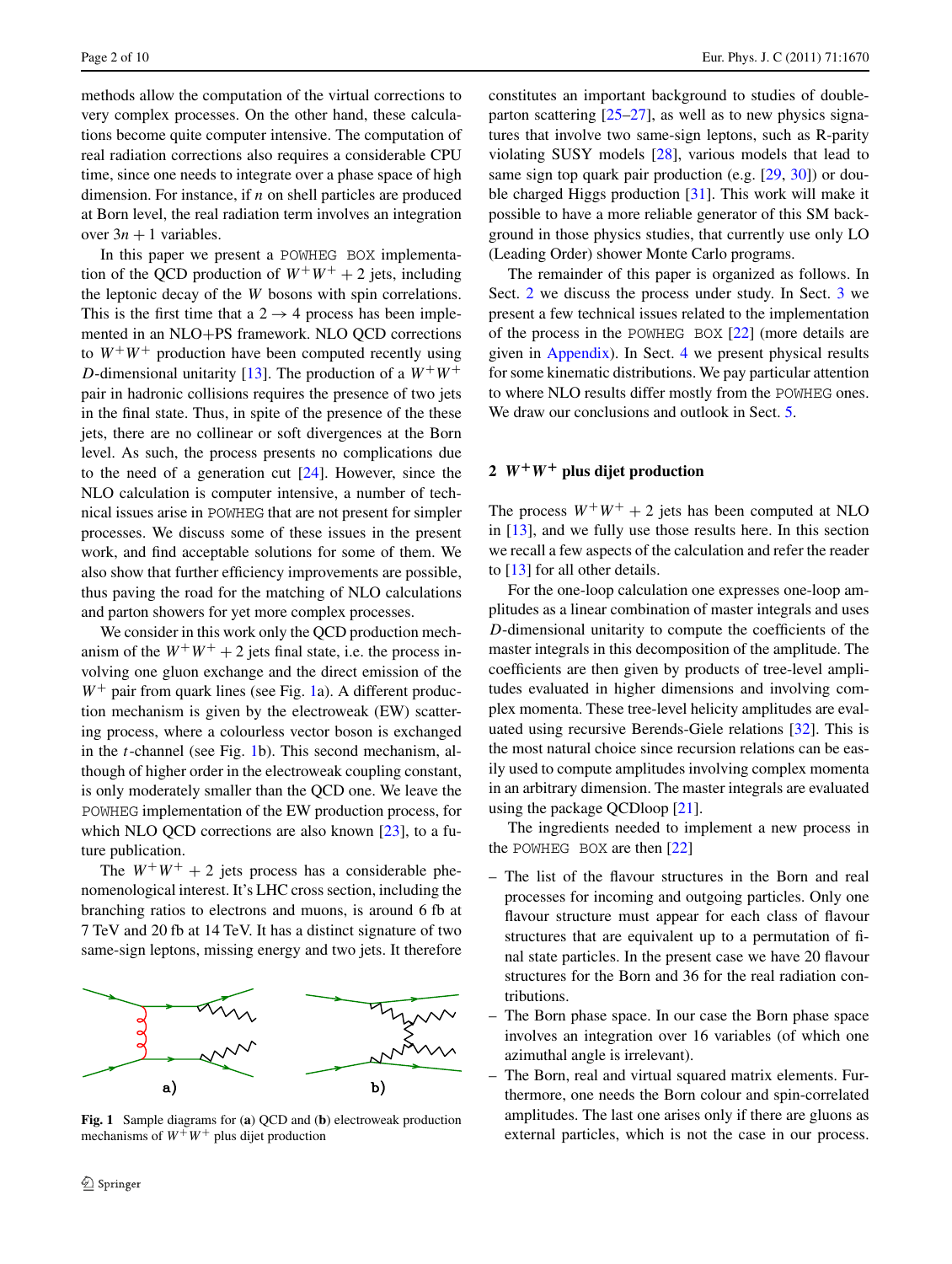The colour correlated Born amplitudes are available in the code of  $[13]$  $[13]$ , where they are used in the computation of the virtual amplitudes. The matrix elements for each flavour structure should be appropriately symmetrized if identical particles appear in the final state.

– The Born colour structures in the limit of large number of colours. Once the POWHEG event kinematics and flavour structure is generated, we must also assign a planar colour structure to it, that is needed by the shower program for building the subsequent radiation and to model the hadronization process. In POWHEG this colour assignment is based upon the colour structure of the Born term in the planar limit  $[22]$  $[22]$ . In the process at hand, we have two possibilities. In the case of two quark pairs of distinct flavour, there is at Born level only one diagram, therefore the leading colour structure is fixed. In the case of identical fermions there are two diagrams at Born level, corresponding to *s* and *t* channel scattering. We pick then the leading colour structure for each phase space point according to the value of the squared matrix element for *s* and *t* channel scattering, neglecting the interference term.

We performed the following checks on the implementation of the NLO calculation:

- The POWHEG BOX computes internally the soft and collinear limits of the real amplitude, using only the Born cross section. These are compared to the full real amplitude in the soft and collinear limits, and the results of this comparison are written to a file. This is a valuable check on the real and Born amplitudes, and is performed automatically by the POWHEG BOX.
- <span id="page-2-0"></span>– The POWHEG BOX can also be used to compute bare LO and NLO distributions. Using this feature, by fixing the same input as in  $[13]$  $[13]$ , we have verified that we reproduce all LO and NLO cross-sections and distributions presented there.

## **3 Technical details in POWHEG**

In this section we discuss some technical issues having to do with the POWHEG implementation of the  $W^+W^+ + 2$  jets process. We assume that the reader has some familiarity with the POWHEG method.

At the beginning, the POWHEG BOX computes the integral of the so called  $B(X_i)$  function. The  $X_i$ , that we denote collectively with *X*, are a set of  $3n - 2$  variables (where *n* is the number of final state particles in the real emission process, including decay products), defined in the unit cube, that parametrize the momentum fraction of the incoming partons and the full phase space for real emission. More specifically, the first 3*n*−5 variables, denoted collectively as  $X_{\text{Born}}$ , parametrize the underlying Born configuration, while the last three variables, denoted by *X*rad, parametrize the radiation. The integral

$$
\bar{B}(X_{\text{Born}}) = \int_0^1 d^3 X_{\text{rad}} \,\tilde{B}(X) \tag{1}
$$

represents the inclusive cross section for the process in question at fixed underlying Born configuration. POWHEG produces events by first generating the underlying Born configuration, and then generating radiation using a shower technique.

The  $\overline{B}$  and  $\overline{B}$  function are sum of terms, each term referring to a specific flavour structure of the underlying Born. POWHEG first computes the integral and an upper bounding envelope of the  $B(X)$  function. Using this upper bounding envelope, it is possible to generate the *X* variables with a probability distribution proportional to  $B(X)$  using a hit and miss technique. The *X*rad values are discarded, and the remaining  $X_{\text{Born}}$  variables are thus generated with a probability proportional to  $B$ . The flavour structure of the underlying Born configuration is chosen with a probability proportional to each flavour component of  $B(X)$  at the generated point. The function  $\tilde{B}$  itself is the sum of the Born and the virtual contributions evaluated at the underlying Born phase space configuration, plus an appropriate combination of the real emission cross section, the soft and collinear subtractions, and the collinear remnants from the subtraction of the initial state singularities. This combination also depends upon the  $X_{rad}$  variables, while the Born and virtual contributions do not. The evaluation of the  $\overline{B}$  function requires a calculation of the total virtual cross section for each flavour configuration. It turns out that one evaluation of the  $\tilde{B}$  function requires a time of the order of [3](#page-2-1)0 seconds. $3$  Although this seems to be a fairly long time, as long as the problem can be trivially parallelized on a large CPU cluster, it can be dealt with. In fact, however, the problem can be parallelized only after the importance sampling integration grid has been established. It is thus common practice, in this kind of NLO calculations, to build the adaptive integration grid using only the Born contribution. In our case, we introduced a switch in our input file, called fakevirt. If this token is set to one, the virtual correction is replaced by a term proportional to the Born cross section. We thus perform the first integration step, when the adaptive integration grid is formed, with this token set, so that no calls to the virtual routines are performed. This way, it is not difficult to obtain reasonably looking adaptive grids with 500000 calls to the *B* function, taking about 10 hours of CPU time. The same calculation using the full virtual contribution would take a time of the order of 170 days, and would thus be unfeasible.

<span id="page-2-1"></span><sup>3</sup>This is the typical time on a 2.4 GHz CPU, if the program is compiled with the ifort compiler.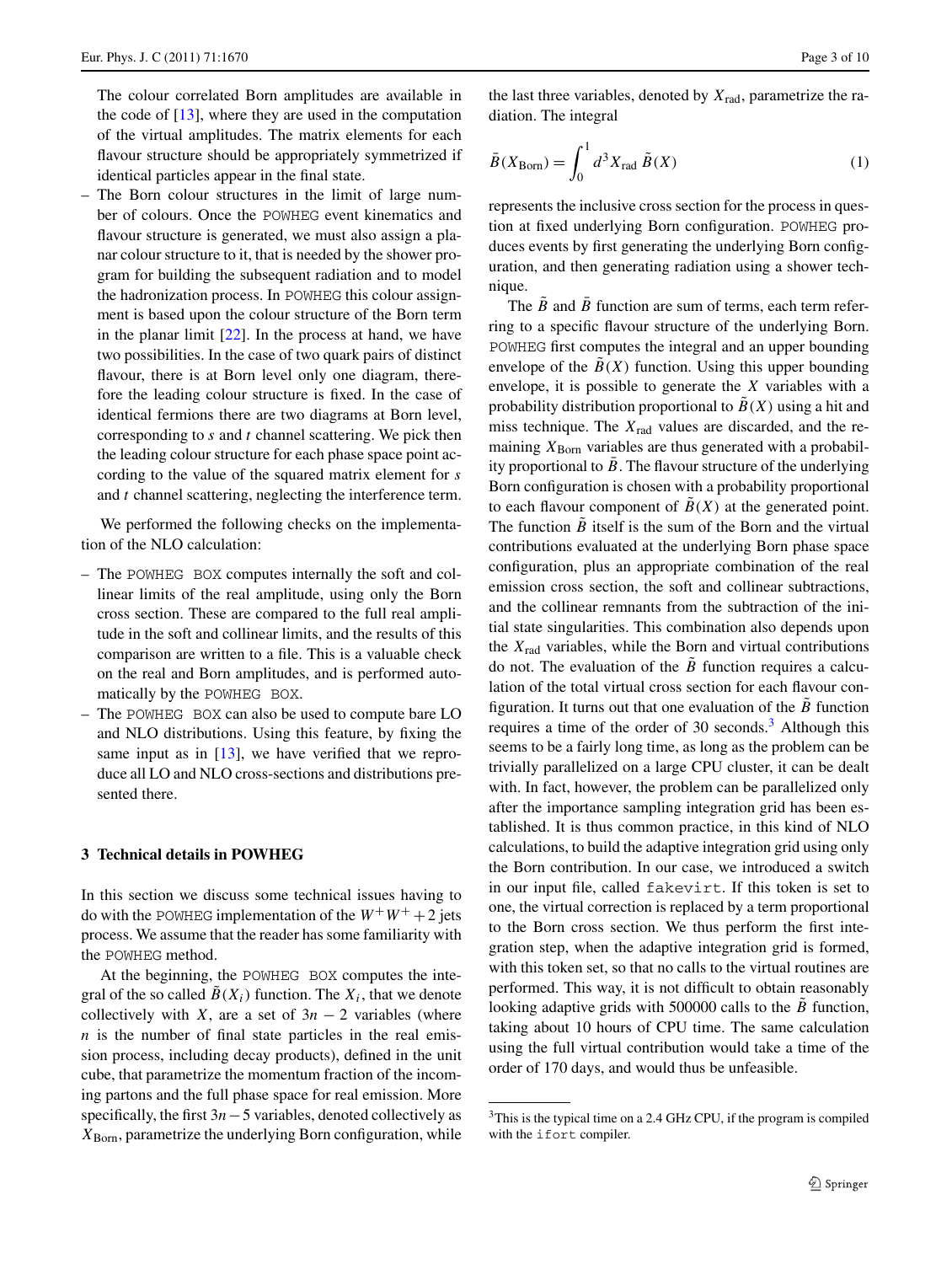After the importance sampling grid has been established, the computation of the integral of the  $\tilde{B}$  function, and the computation of the upper bounding envelope that is used for the generation of the underlying Born configurations, can be performed in parallel. The POWHEG BOX already had a mechanism to perform this stage of the computation in parallel and to combine all the results.

We have found that it is convenient to use the so called "folding" technique in the integration of the  $\ddot{B}$  function. The folding procedure is better explained by an example. Given a function  $f(x)$  to be integrated by a Monte Carlo technique in the range  $0 < x < 1$ , one can replace it by the function

$$
F(y) = \frac{1}{m} \sum_{i=0}^{m-1} f\left(\frac{i+y}{m}\right),
$$
 (2)

also defined for  $0 < y < 1$ . It is obvious that

$$
\int_0^1 F(y) \, dy = \int_0^1 f(x) \, dx. \tag{3}
$$

It is also obvious that the larger *m* is, the smoother the *F* function will be, thus requiring less points in a Monte Carlo integration. We call this procedure "folding" the *x* variable. In the POWHEG BOX, the radiation variables can be folded individually.<sup>[4](#page-3-0)</sup> In previous works, the use of folding was advocated to avoid spurious negative weights. In the present case, besides also serving that purpose, folding is used to balance the computer time needed for the computation of the real and virtual contribution. In fact, since only the radiation variables are folded, the virtual contribution is the same in a given folded set, and thus is computed only once. The real contribution is instead computed several times. By using this procedure, the  $B$  function becomes a smoother function of the radiation variables, so that the integration becomes easier to perform, and also the generation of the underlying Born configurations becomes more efficient. It is found that with folding numbers of 5, 5, 10, referring respectively to the radiation variables  $ξ$ , *y* and  $φ$ , the time required to compute the virtual contribution becomes comparable to the time for the evaluation of the real one. As we said earlier, by using the Intel Fortran compiler, the time for a single call to the virtual cross section is roughly 30 seconds. In order to get 500000 points, one needs about 170 days of computer time, a relatively easy task on modern days clusters with hundreds of CPU's. A further problem arises, however. Assuming that we are using 100 CPU's, each process generates 5000 points. This is not enough to get a reasonable upper bounding envelope for the generation of the underlying Born configuration. In fact, the procedure used in the

POWHEG BOX (described in [\[33](#page-9-19)]) has no time to reach the upper bound with such a small number of points. Even when combining together the upper bounds of the different runs, one gets an unacceptable rate of upper bound failures in the generation of the underlying Born configuration, of the order of 1 every ten calls to the *B* function, which can thus affect final distributions. We modified the POWHEG BOX basic code, in order to deal with this problem. In short, the return values of the  $\overline{B}$  function calls were first written to files by the parallel processes, and the upper bounding envelope was later evaluated by reading all the generated files. After this step, the program is capable of generating user process events (that is to say, events ready to be fed through a shower Monte Carlo program). The efficiency, however, turns out to be very small, of the order of 2%. This means that the generation time is of the order of  $30/0.02 = 1500$ seconds, roughly a couple of events per hour. In order to collect 100000 events, we would thus need 500 hours on a typical 100 CPU's cluster. We were able to reach 15% efficiency by a further technical modification to the POWHEG BOX code which is described in [Appendix.](#page-8-1)

At this point, no further problems arise. One can generate the upper bound normalization for the generation of radiation, and start the event generation using a parallel CPU cluster. The upper bound failures in the generation of the underlying Born configurations are at the level of 2 for 1000 generated events. Due to the large folding numbers, the fraction of negative weighted events is only 0.4%, an acceptable value. The generation time is about three minutes per event. Most of the generation time is consumed by the computation of  $\tilde{B}$ . Since the efficiency in the generation of the underlying Born is of the order of 10%, the generation time is of the order of several times the time needed for the computation of a single virtual point. Again, having a large CPU cluster at one's disposal, it is not hard to generate few hundred thousands events.

It is also worth asking whether other improvements in performance are actually possible. Aside from considering more aggressive hardware requirements, like using GPU's and the like, we have immediately noted another speed aspect that can be improved by modifying suitably the POWHEG BOX code. In fact, at the moment, we compute the full  $\tilde{B}$  function when we generate the underlying Born kinematics, and decide its flavour structure on the basis of the size of each flavour contribution to it. This is what was implemented in the POWHEG BOX, mainly for reasons of simplicity. A more efficient approach would be to store sufficient information to generate each underlying Born flavour configuration individually. In this way, the generation process would start by picking an underlying Born flavour configuration with probability proportional to the corresponding contribution to the total cross section. Given the underlying

<span id="page-3-0"></span> $4$ In fact, rather than the  $X_{rad}$  variables, what is folded are the corresponding variables, piecewise linear functions of the  $X_{rad}$ , that have constant importance sampling in the adaptive grid.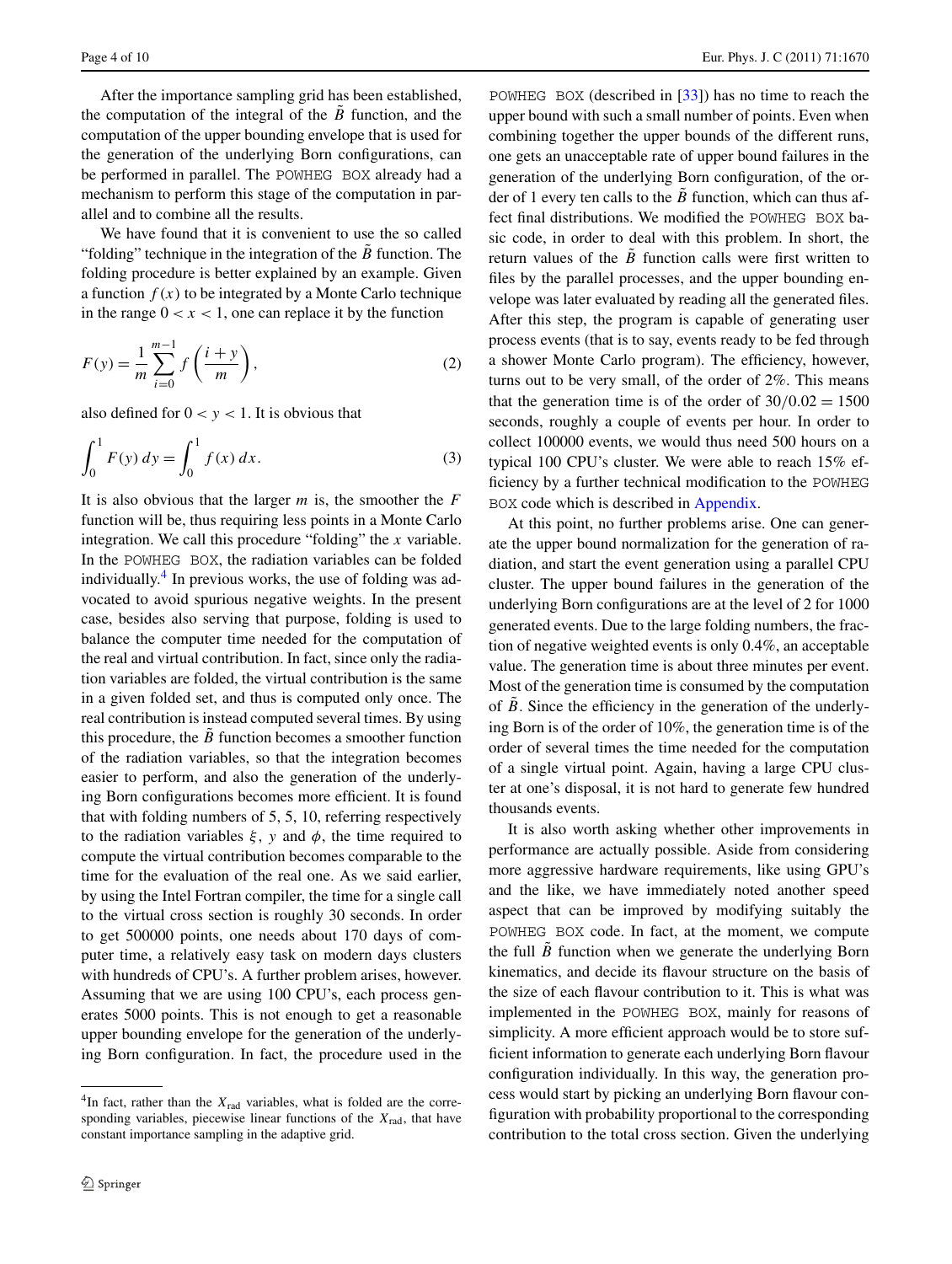Born flavour configuration, one would then generate the underlying Born phase space. It is not unlikely that, with this approach, one may gain a factor of order 10 in speed.

<span id="page-4-0"></span>Alternatively, a speed gain may be achieved if the code that computes the virtual contribution is optimized to compute all flavour structure contributions to the virtual cross section at once.

#### **4 Results**

In this section we present our results. We consider proton– proton collisions with center-of-mass energy  $\sqrt{s} = 7$  TeV. We require leptonic decays of the  $W^+$  bosons into  $e^+ \mu^+ \nu_e \nu_\mu$ . The *W*-bosons are produced on mass-shell and we assume a diagonal CKM matrix. Neglecting interference effects, which are numerically suppressed since they force the *W* bosons off mass-shell, the cross-section for sameflavour production is half that of different flavour. This implies that the full cross-section summing over electrons and muons can be obtained by multiplying the results presented here by a factor two.

<span id="page-4-1"></span>The setup used is largely inspired by  $[13]$  $[13]$ , but we consider here a different center of mass energy. In the distributions shown, we impose the following leptonic cuts

$$
p_{t,l^{+}} > 20 \text{ GeV}, \qquad p_{t,\text{miss}} > 30 \text{ GeV}, \qquad |\eta_{l^{+}}| < 2.4.
$$
 (4)

We define jets using the anti-*k*⊥ algorithm [[34\]](#page-9-20) as implemented in FastJet [\[35](#page-9-21), [36](#page-9-22)], with the *R* parameter set to 0.4. We do not impose any transverse-momentum cut on the two outgoing jets, nor do we impose lepton isolation cuts.

The *W*-boson mass is taken to be  $m_W = 80.419$  GeV, the width  $\Gamma_W = 2.141$  GeV. *W* couplings to fermions are obtained from  $\alpha_{\text{QED}}(m_Z) = 1/128.802$  and  $\sin^2 \theta_W = 0.2222$ . We use MSTW08NLO parton distribution functions, corresponding to  $\alpha_s(M_Z) = 0.12018$  [\[37](#page-9-23)]. We consider the top quark infinitely heavy and neglect its effects, while all other quarks are treated as massless. We set the factorization scale equal to the renormalization scale, which we choose to be

$$
\mu_R = \mu_F = \frac{p_{t,p1} + p_{t,p2} + E_{t,W_1} + E_{t,W_2}}{2},\tag{5}
$$

with

$$
E_{t,W} = \sqrt{m_W^2 + p_{t,W}^2},\tag{6}
$$

where  $p_{t, W_1}$   $p_{t, W_2}$ ,  $p_{t, p1}$  and  $p_{t, p2}$  and are the transverse momenta of the two  $W^+$  and of the two emitted partons in the underlying Born configuration. We use PYTHIA 6.4.21 [[38\]](#page-9-24) to shower the events, include hadronization corrections and underlying event effects, with the Perugia 0 tune (i.e. we call PYTUNE(320) before calling PYINIT). We have also showered the events using HERWIG [\[39](#page-9-25)]. We found only marginal differences between the HERWIG and PYTHIA results. Thus, we do not show any plot of HERWIG results.

We remind the reader that we consider here only the QCD production of  $W^+W^+jj$ , while we completely neglect the electroweak production. We also stress that we have not computed any theoretical error due to scale variations or PDF uncertainties on our distributions. Thus, our error bars are only statistical. The purpose of the plots we show is only to validate our results. Since the code is public, a user may study theoretical uncertainties at will.

With the setup described above, we obtain an NLO total cross-section of  $2.74 \pm 0.03$  fb, that coincides by construction with the POWHEG+PYTHIA result. If we impose the leptonic cuts of ([4\)](#page-4-1), and do not require any minimum transverse momentum for the jets, we have a NLO cross section of  $1.11 \pm 0.01$  fb, and a slightly lower cross section with POWHEG+PYTHIA of 1*.*06 ± 0*.*01 fb. Unless otherwise stated, these are the cuts applied to the distributions presented in the following. If we also require to have at least two jets with transverse momentum larger than 30 GeV we obtain an NLO inclusive cross-section of  $0.84 \pm 0.01$  fb. A 30 GeV transverse momentum cut was also applied to the third hardest jet, when we plot its rapidity distribution.

We now discuss some kinematical distributions. We first consider leptonic inclusive distributions. We plot in Fig. [2](#page-5-0) the inclusive transverse momentum distribution for the charged lepton ( $e^+$  or  $\mu^+$ )  $p_{t,l^+}$  and its rapidity distribution  $y_{l+}$ , the missing transverse momentum, the charged lepton system invariant mass  $m_{e^+ \mu^+}$ , and the transverse mass of the two *W* bosons defined as

$$
m_{T,WW}^2 = (E_{T,e^+\mu^+} + \tilde{E}_{T,\text{miss}})^2 - (\mathbf{p}_{t,e^+\mu^+} + \mathbf{p}_{t,\text{miss}})^2,
$$
\n(7)

where the missing transverse energy  $E_{T,\text{miss}}$  is reconstructed from the missing transverse momentum using the invariant mass of the charged lepton system  $E_{T,\text{miss}} =$  $\sqrt{\mathbf{p}_{t,\text{miss}}^2 + m_{e^+\mu^+}^2}$ . For these distributions we find good agreement between NLO and POWHEG+PYTHIA, and do not observe any relevant difference in shape.

In Fig. [3](#page-6-0) we show some hadronic inclusive distributions. We plot the transverse momentum and rapidity distributions of the two leading jets, i.e. those with largest transverse momentum, and the total transverse energy of the event  $H_{T, \text{TOT}}$ , defined as

$$
H_{T, \text{TOT}} = p_{t, e^+} + p_{t, \mu^+} + p_{t, \text{miss}} + \sum_j p_{t, j}, \tag{8}
$$

where the sum runs over *all* jets in the event. For the transverse momentum and rapidity distributions we notice differences of the order of 10% between the NLO and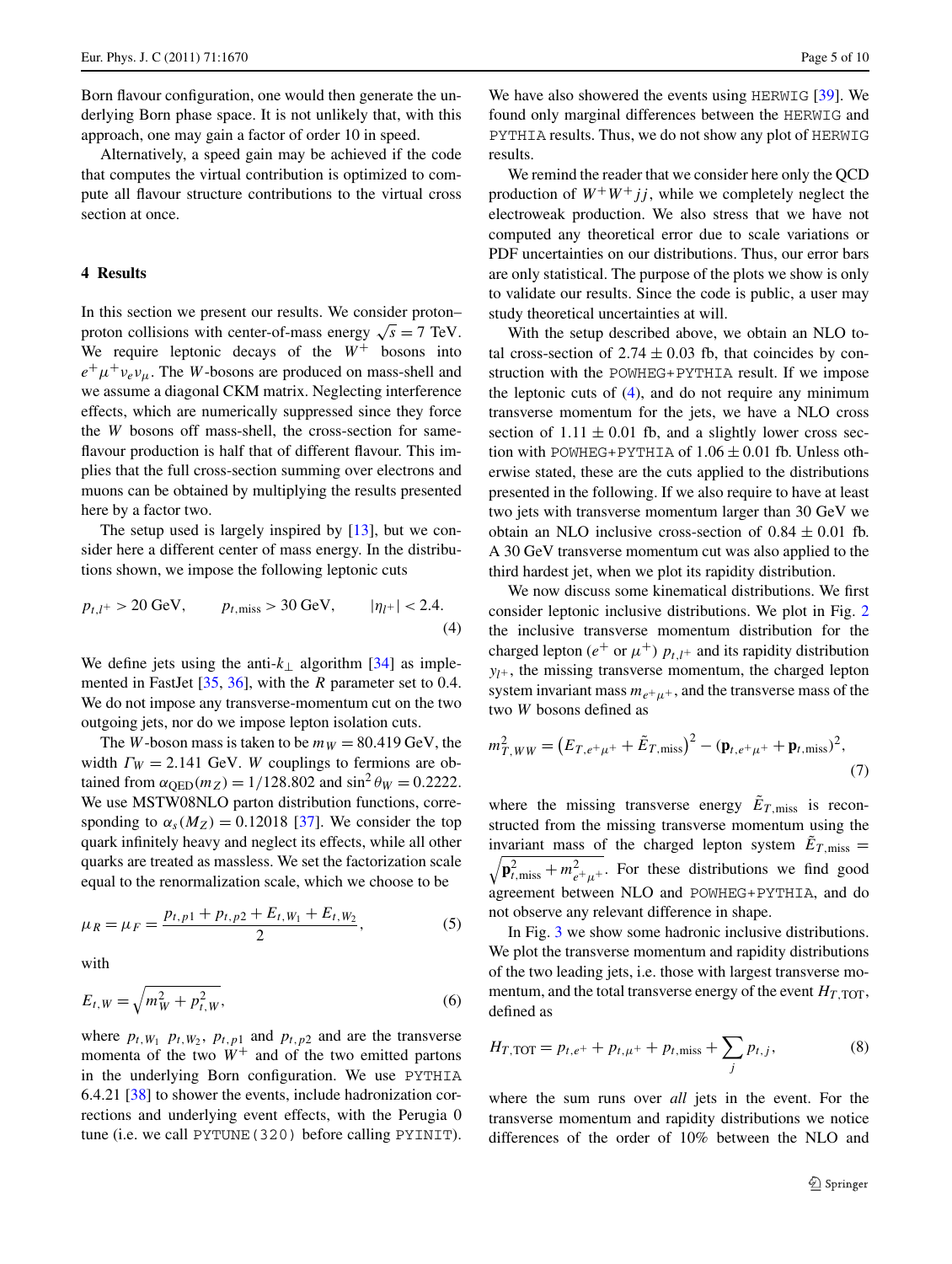

<span id="page-5-0"></span>**Fig. 2** Leptonic kinematic distributions for the QCD production of  $pp \rightarrow e^+ \mu^+ \nu_e \nu_\mu + 2$  jets at next-to-leading order and with POWHEG+PYTHIA. See text for more details

POWHEG+PYTHIA results. We also find that the POWHEG+ PYTHIA distributions tend to be more peaked for smaller jet transverse momenta, and also that jets tend to be slightly more central.

The  $H_{T, \text{TOT}}$  distribution, on the other hand, displays large differences, especially on the first bin, where the POWHEG+PYTHIA result is a factor 2 smaller that the NLO one. This feature is easily explained. The shower and the underlying event generated by PYTHIA adds several soft particles to the event. Since we do not apply any transverse momentum cut, these soft particles are clustered in jets, and contribute positively to  $H_{T, \text{TOT}}$ . Because of the large multiplicity of LHC events, assuming a typical transverse momentum of 500 MeV for soft hadrons, we see that it is not inconceivable that this increase may reach values of the order of 50 GeV. The first bin of the distribution is the most affected one, because this mechanism can cause events to migrate to higher bins from it, while no event will migrate backward. This explanation is easily tested. First of all, we show in the left plot of Fig. [4](#page-7-1) that the POWHEG user process event, without the PYTHIA shower, is in good agreement with the NLO result. We see that, if anything, it is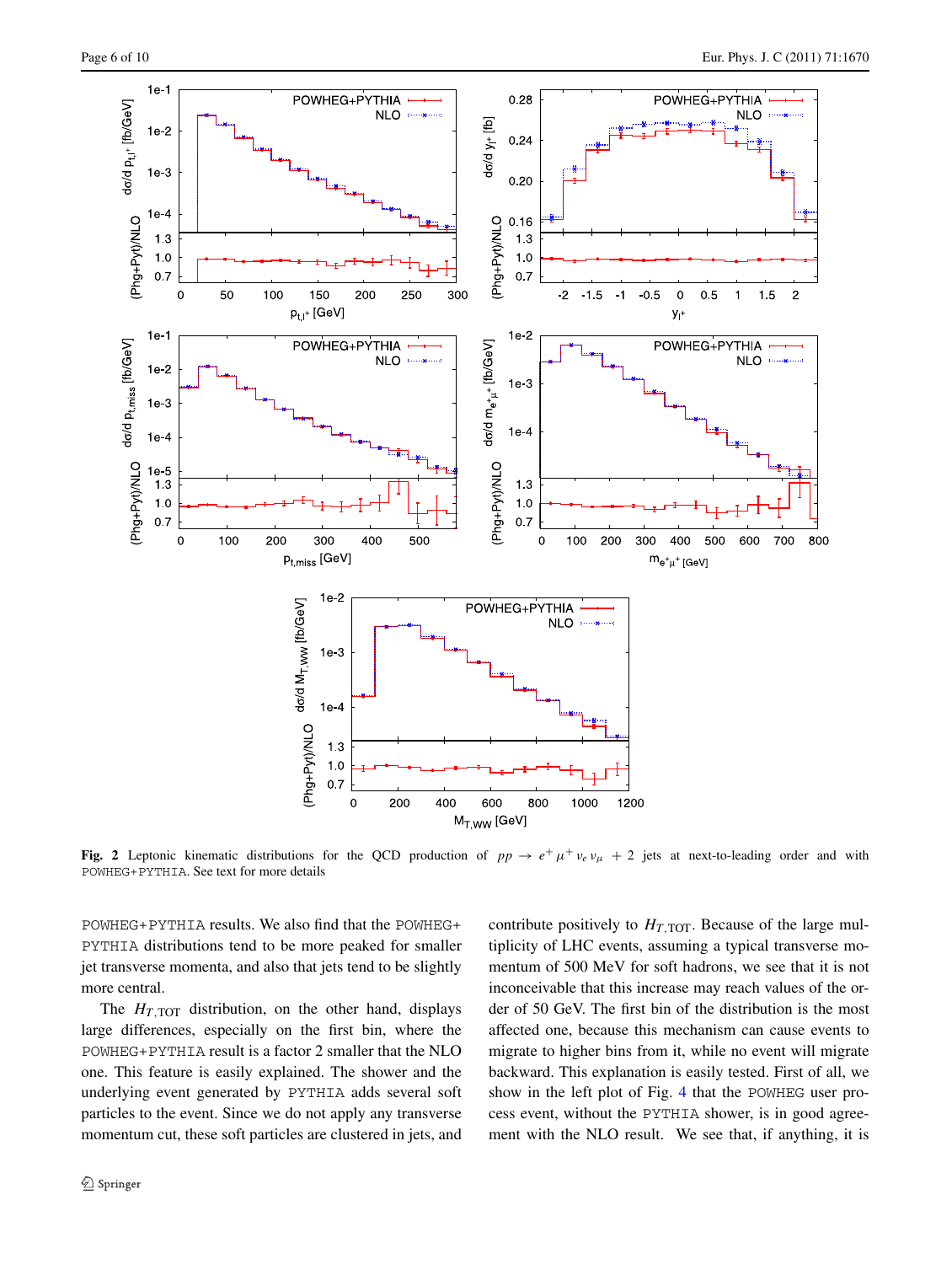

<span id="page-6-0"></span>**Fig. 3** Hadronic kinematic distributions for the QCD production of  $pp \rightarrow e^+ \mu^+ \nu_e \nu_\mu + 2$  jets at next-to-leading order and with POWHEG+PYTHIA. See text for more details

the POWHEG distribution that is slightly above the NLO one. This proves that this feature is not originated by the POWHEG implementation. In the right plot, we show a comparison of the POWHEG+PYTHIA and the NLO calculation for the  $H_{T, \text{TOT}}$  distribution, this time defined to involve only the three hardest jets. The NLO distribution, of course, is not affected. On the other hand, the POWHEG+PYTHIA is brought in much better agreement with the NLO calculation.

Finally, we show in Fig. [5](#page-7-2) the transverse momentum and rapidity of the third jet (in the last distribution we impose a transverse momentum cut of 30 GeV on the jets), and the relative transverse momentum distribution of the particles inside the two leading jets defined with respect to the jet axis in the frame where the jet has zero rapidity

$$
p_{t,\text{relj}} = \sum_{i \in j} \frac{|\mathbf{k}_i \wedge \mathbf{p}_j|}{|\mathbf{p}_j|}.
$$
 (9)

Here  $k_i$  denotes the momentum of the  $i<sup>th</sup>$  particle and  $p_i$  of the  $j^{\text{th}}$  jet. At NLO it is only the real radiation that contributes to these four distributions, and we see clearly a divergence at small  $p_{t,j3}$  and  $p_{\text{trel},j}$ , while in the POWHEG+PYTHIA prediction the distribution has a Sudakov peak and goes to zero for  $p_{t,j3}$ ,  $p_{\text{trel},j} \rightarrow 0$ . We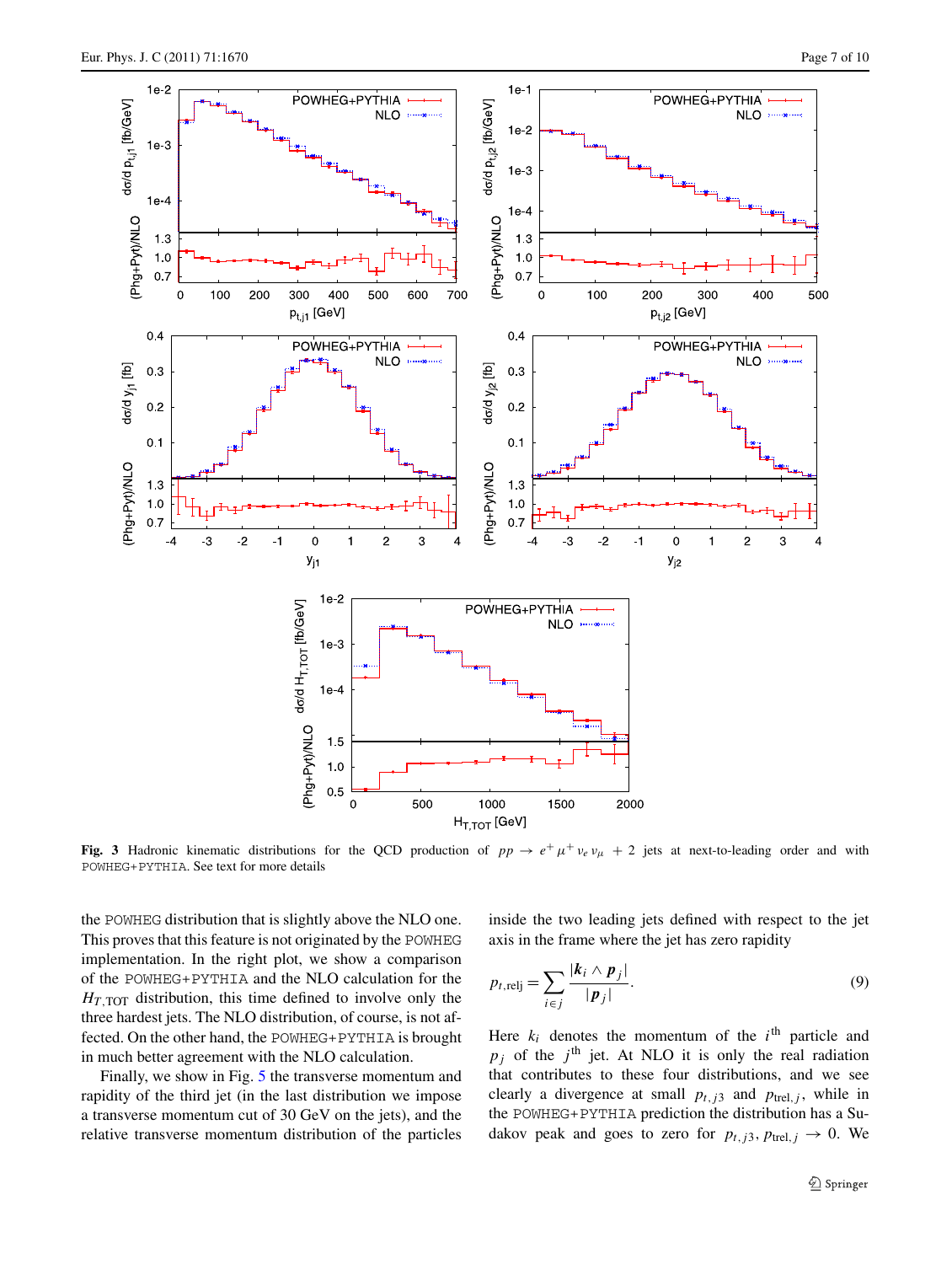

<span id="page-7-1"></span>**Fig. 4** On the *left* we show a comparison of the NLO and bare POWHEG distribution. On the *right* we show the POWHEG+PYTHIA and the NLO  $H_{T, TOT}$  distribution when only the three hardest jets are considered in the computation



<span id="page-7-2"></span><span id="page-7-0"></span>**Fig. 5** Hadronic kinematic distributions for the QCD production of  $pp \rightarrow e^+ \mu^+ \nu_e \nu_\mu + 2$  jets at next-to-leading order and with POWHEG+PYTHIA. See text for more details

also remark that the third jet tends to be more central with POWHEG+PYTHIA.

## **5 Conclusions**

In this work we have presented a POWHEG implementation for the QCD production of  $pp \rightarrow W^+W^+$  plus two jets,

at NLO in the strong coupling constant, with *W* leptonic decays included with NLO accurate spin correlations. The NLO corrections for this process have been computed recently using *D*-dimensional unitarity in [[13\]](#page-9-8). In this work we just focused upon building up a POWHEG implementation, in order to consistently interface the calculation to shower Monte Carlo generators. The POWHEG implementation was built in the framework of the POWHEG BOX [\[22](#page-9-5)].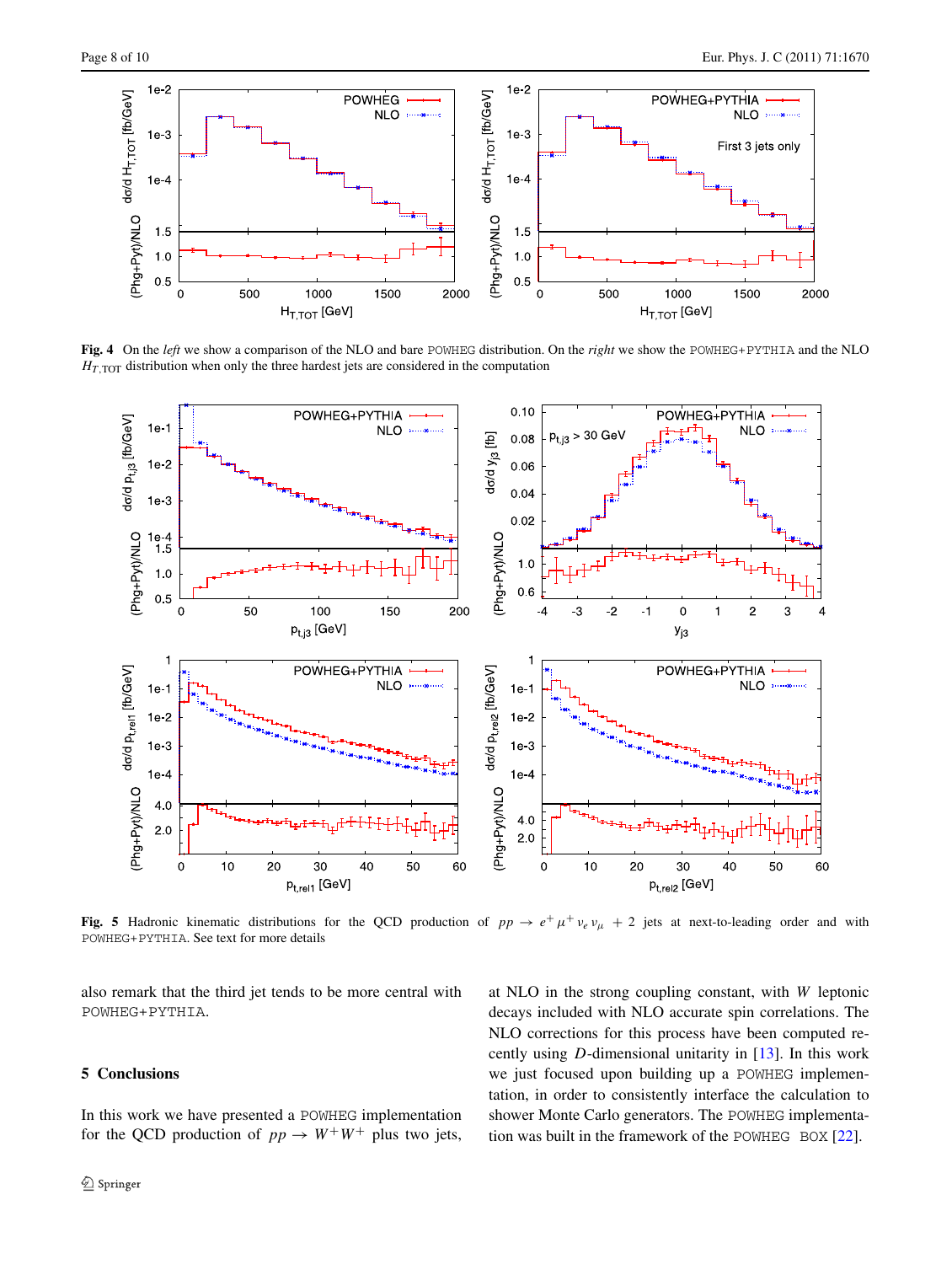The  $pp \rightarrow W^{+}W^{+}2j$  process is of considerable phenomenological interest, being an important background to new physics signatures, and to the study of double parton scattering phenomena. Furthermore, its study is also interesting since it represents a first POWHEG implementation of a complex,  $2 \rightarrow 4$  scattering process, where the calculation of the virtual corrections is highly demanding from a computational point of view. Besides this issue, the POWHEG implementation of this process does not present any special problem. The Born cross section is finite, in spite of the presence of the two jets in the final state, so, from this point of view the process is similar to Higgs boson production in Vector Boson Fusion [[19\]](#page-9-6). However, the large amount of computer time required for the calculation of the virtual contributions has in practice turned out into a difficult problem to deal with, so that the POWHEG BOX implementation of the process was in fact not completely trivial.

We have spotted a number of possible improvements to the POWHEG BOX code that can result in a substantial increase in efficiency, and we have implemented the most simple ones. We were thus able to generate an adequate number of events for this process and, most importantly, we have convinced ourselves that the POWHEG BOX efficiency can be increased even further, in order to match the level of complexity that is now possible in NLO calculations.

We have compared the POWHEG BOX result, interfaced with the PYTHIA and HERWIG Monte Carlo, with the bare NLO one, and have found consistency with the features observed in other implementations: very inclusive observables, like the lepton spectra, display a remarkable agreement; quantities involving leading jets also agree well, with only minor differences; quantities involving the radiated jet display marked differences in the Sudakov region.

Finally, we have made our code public. It can be retrieved by following the instructions at the POWHEG BOX web site [http://powhegbox.mib.infn.it.](http://powhegbox.mib.infn.it)

**Acknowledgements** We thank Kirill Melnikov, Carlo Oleari and Emanuele Re for useful exchanges. The calculations have been performed using TURING, the INFN computer cluster in Milano-Bicocca, and the centralized INFN CSN4Cluster. This work is supported by the British Science and Technology Facilities Council and by the LHCPhenoNet network under the Grant Agreement PITN-GA-2010-264564.

<span id="page-8-1"></span>**Open Access** This article is distributed under the terms of the Creative Commons Attribution Noncommercial License which permits any noncommercial use, distribution, and reproduction in any medium, provided the original author(s) and source are credited.

#### **Appendix: Raising the generation efficiency**

Due to the large amount of computer time needed to compute virtual corrections, it is mandatory to increase the generation efficiency for the underlying Born configurations. <span id="page-8-2"></span>For processes with many external legs, this efficiency can be in fact quite low.

The POWHEG BOX generates the underlying Born and radiation kinematics using a hit and miss technique. An upper bounding envelope of the  $\overline{B}$  function is found, of the form

$$
\tilde{B}(X) \le \prod_{i=1}^{n} f^{(i)}(X_i),
$$
\n(A.1)

where the  $X_i$  are the integration variables, and the  $f^{(i)}$  functions are step functions of the integration variables. The size of the step is determined by the importance sampling grid itself, as documented in [[33\]](#page-9-19). In order to generate a configuration, the points  $X_i$  are first generated with a probability distribution equal to  $f^{(i)}(X_i)$ . Then a uniform random number *r*, with

$$
0 \le r \le \prod_{i=1}^{n} f^{(i)}(X_i)
$$
 (A.2)

is generated. One then computes  $\tilde{B}(X)$ . If  $r \leq \tilde{B}(X)$  we have a hit, and the configuration is kept. Otherwise the configuration is rejected (we have a miss), and we restart the procedure.

<span id="page-8-3"></span>It is clear that, if the number of integration variables is large (as in our case), an upper bound of the form  $(A,1)$  will generally be highly inefficient, just because the product of a large number of terms will tend to build up large values. In order to remedy to this problem, we have exploited the fact that the  $\overline{B}$  function is equal to the Born cross section plus higher order terms. It is thus natural to expect that an upper bound of the form

$$
\tilde{B}(X) \le B(X) \times \prod_{i=1}^{n} g^{(i)}(X_i),\tag{A.3}
$$

will be much closer to it. We thus determine the *g* functions for this bound, using the same technique used for the *f* functions. Then we modified our code in such a way that, before computing  $\hat{B}$  in order to test for a hit or miss, we compute the right hand side of ([A.3](#page-8-3)). If it is smaller than *r*,  $\overline{B}$  will also be smaller than  $r$ , and we thus know that we have a miss without the need to compute the time consuming *B*˜ function. By adopting this method, we have reached an efficiency of 15%, instead of a 1–2% efficiency that we achieve with the POWHEG BOX default method.

#### <span id="page-8-0"></span>**References**

- 1. A. Bredenstein, A. Denner, S. Dittmaier, S. Pozzorini, Phys. Rev. Lett. **103**, 012002 (2009). [arXiv:0905.0110](http://arxiv.org/abs/arXiv:0905.0110) [hep-ph]
- 2. A. Bredenstein, A. Denner, S. Dittmaier, S. Pozzorini, J. High Energy Phys. **1003**, 021 (2010). [arXiv:1001.4006](http://arxiv.org/abs/arXiv:1001.4006) [hep-ph]